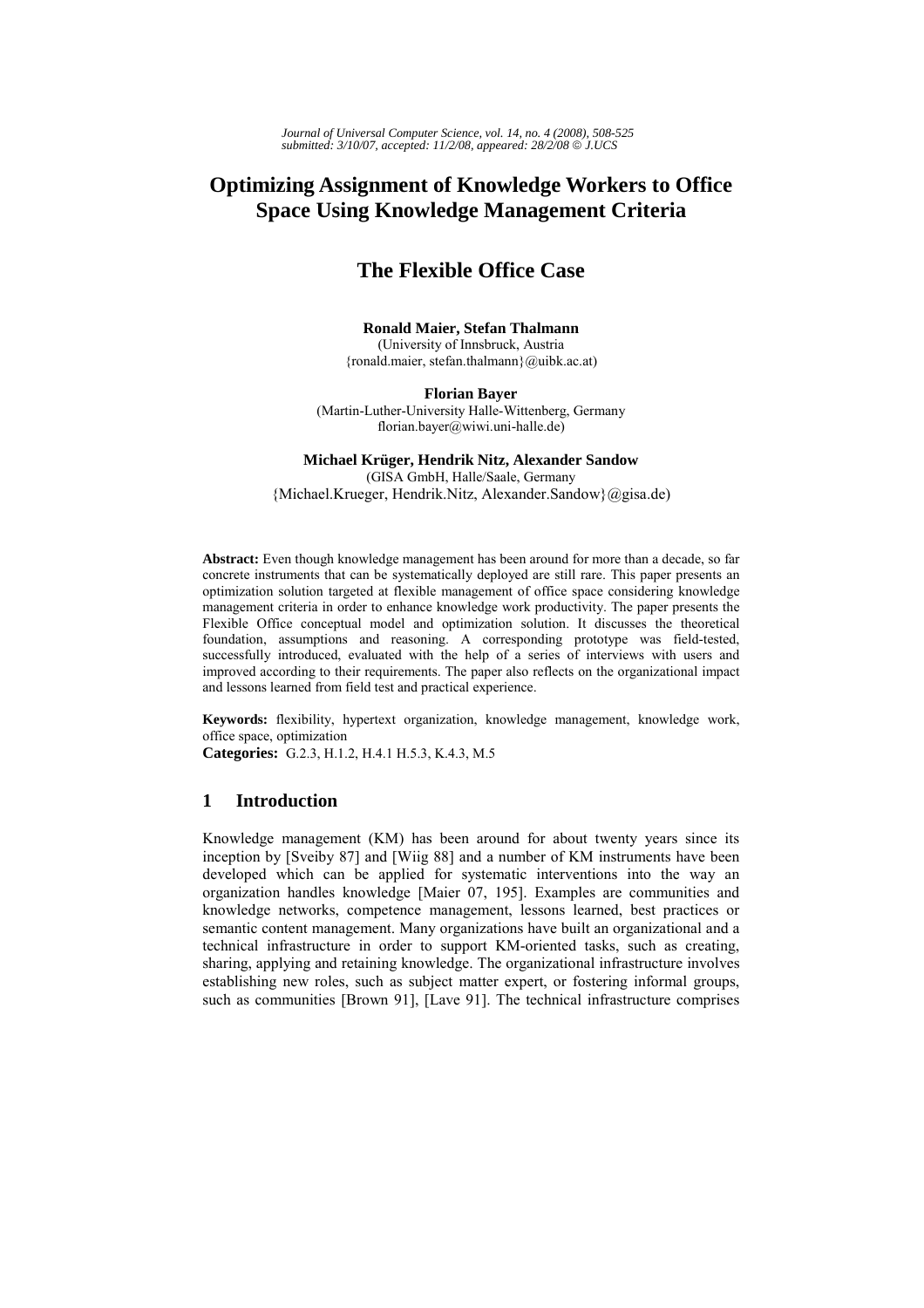information and communication technologies (ICT) that provide advanced discovery, publication, collaboration and learning services for a knowledge worker's (KW) work place, sometimes called semantic desktop [Sauermann 05].

However advanced these infrastructures are, many of the more human-oriented KM protagonists (e.g., [Wiig 04]) keep stressing the importance of face-to-face meetings for exchanging the most relevant knowledge which is a combination of implicit and explicit knowledge that can only be handed on in a process of socialization. In this context [Espinosa 02] found that coordination and performance of project teams is positively influenced by team mental models. Since project teams often work locally dispersed, face-to-face meetings that are ensured by a systematic assignment of employees might help to build such models and increase performance. Consequently, it seems promising to apply KM-oriented criteria to flexibly assign office space to KWs in order to provide them with opportunities to meet those coworkers who are currently engaged in the same processes or projects, who work on the same themes or who advance the same competences. Building on an existing KM infrastructure that provides easily accessible data on KM-relevant criteria such as KWs' skill levels, organizational affiliation, projects or themes, this paper presents the Flexible Office solution, which has been developed with and implemented at GISA, a medium-sized IT company.

Section 2 discusses the main reasons motivating the solution. Section 3 presents the Flexible Office concept and the optimization solution. Section 4 gives details on implementation and reports on practical experiences and feedback given by KWs affected by the solution. Section 5 finally concludes the paper.

# **2 Motivation and point of departure**

Interventions into handling knowledge in organizations, also called KM initiatives, attempt at creating an environment that supports the handling of knowledge and ultimately lead to increased organizational effectiveness. Figure 1 breaks down KM initiatives into a strategic, a design and an operational management level and gives an overview of four main pillars for such interventions. Generally, the model starts on the strategic level with a KM strategy. This strategy is in turn designed and implemented to create a supportive environment for the knowledge-oriented activities on the operational level [Maier 07].

| strategic<br>level                 | identification of knowledge gaps, definition of core competencies / strategic knowledge assets,<br>management of chances & risks, development of knowledge (management) goals and strategies, evaluation |                                                                                                             |                                                                                                                                       |                                                                                                                         |  |
|------------------------------------|----------------------------------------------------------------------------------------------------------------------------------------------------------------------------------------------------------|-------------------------------------------------------------------------------------------------------------|---------------------------------------------------------------------------------------------------------------------------------------|-------------------------------------------------------------------------------------------------------------------------|--|
| design<br>level                    | organizational design:<br>- knowledge processes &<br>activities, knowledge-inten-<br>sive business processes<br>- roles & responsibilities<br>- networks & communities                                   | design of knowledge types<br>- types of knowledge<br>- knowledge structures<br>- taxonomies<br>- ontologies | design of ICT services<br>- KMS architecture<br>- services of knowledge<br>management tools &<br>systems<br>- composition of services | design of physical<br>arrangements<br>- architecture, arrange-<br>ments of artifacts<br>- assignment of<br>office space |  |
| operational<br>management<br>level | management of<br>people & processes                                                                                                                                                                      | management of contents &<br>structures                                                                      | management of<br><b>ICT</b> services                                                                                                  | management of<br>artifacts & spaces                                                                                     |  |

*Figure 1: Strategy, design and operational management of KM initiatives (based on [Maier 07 154])*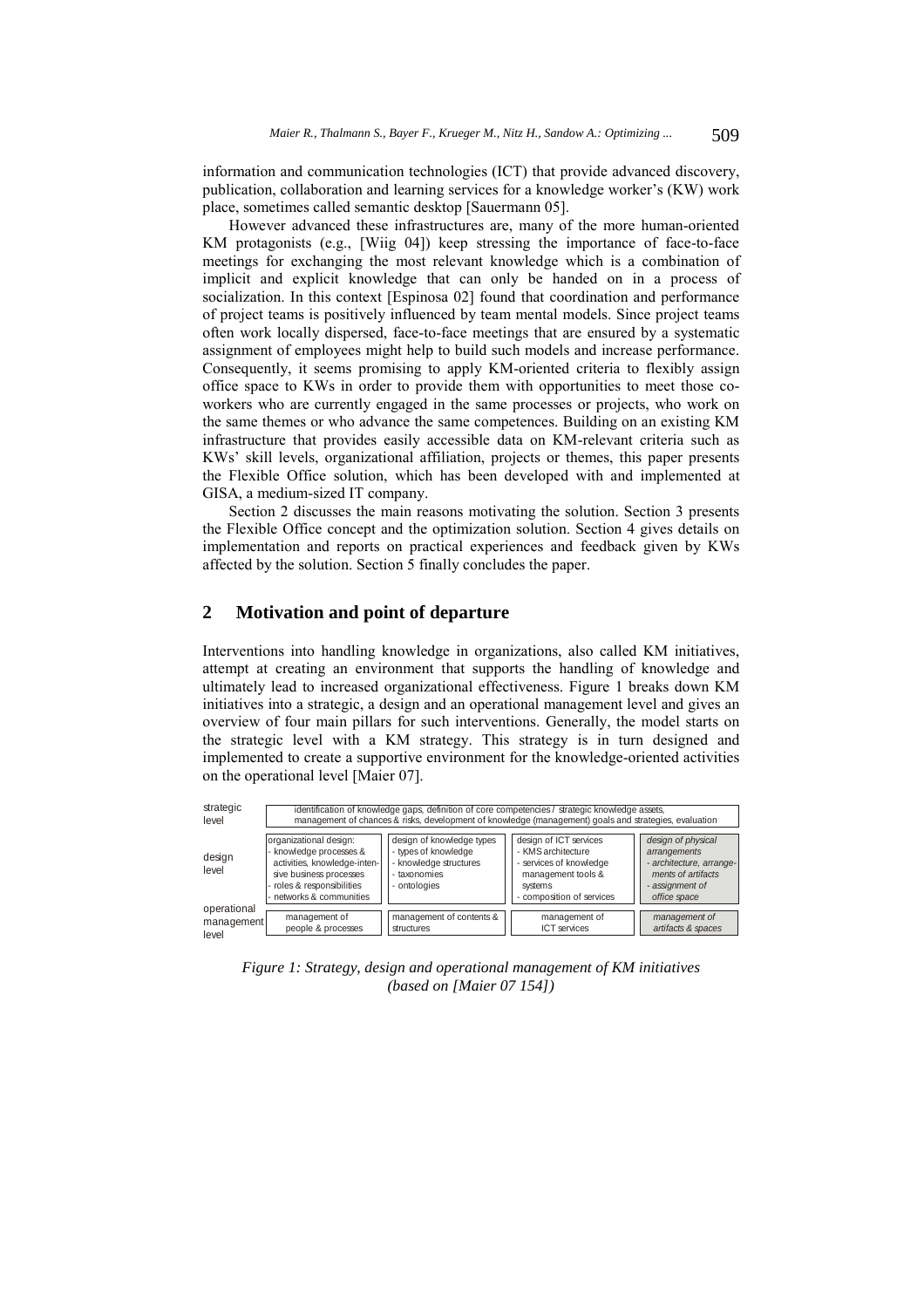Starting point is the identification of knowledge gaps or knowledge-related problems in an organization [Zack 99]. A strategic KM initiative can also analyze the (core) competencies [Prahalad 90] and strategic knowledge assets [Teece 98] of an organization, discuss the chances and risks that come with these assets, particularly on the level of operational processes [Bayer 07], before strategic knowledge (management) goals are defined and corresponding knowledge (management) strategies are developed that aim at achieving these goals or at developing, improving or applying (core) competencies [Zack 99a].

On the design level, interventions can be basically divided into four distinct areas: design and implementation of (1) organizational and people-oriented instruments, (2) knowledge types and structure, (3) ICT resources that are viewed as services and (4) physical arrangements.

On the operational management level, the effects of the implementation of the four groups of instruments are constantly evaluated based on the operative knowledge goals derived from the strategic knowledge goals: (1) **processes**: management of people and processes, (2) **types**: management of contents and structures, (3) **services**: management of ICT services as well as (4) **locations**: management of artifacts and spaces. Processes, types and services can be seen as intertwined when designing organizational and ICT infrastructures that support handling of knowledge [Maier 07, 624].

The fourth pillar, however, includes architecture and design of physical arrangements of objects that e.g., convey meaning and represent manifestations of the organizational culture, offer spaces for knowledge sharing, minimize distances between employees who frequently have to communicate face-to-face or provide for happen-stance encounters that foster knowledge sharing. Many positive practical case examples of efficient knowledge sharing praise informal interaction of employees. Informal face-to-face interactions take place, e.g., on hallways, in coffee kitchens, lounges or at lunch. An effective (physical) space management represents the required knowledge transfer and arranges work spaces of those people close to each other who regularly work together [Probst 98, 226]. Space management can be highly effective and even prove more useful than the most advanced ICT system as good social relationships often are positively correlated with personal encounters. Examples for objects of space management are [North 98, 264], [Roehl 00, 179]: the size and sequence of offices, position of secretaries' offices, width and length of hallways, the design of office space and the arrangement of meeting space and meeting rooms. Recently, the virtualization of work spaces has changed requirements for architecture substantially as mobile knowledge workers demand to have a work environment as complete as possible wherever they are. These new requirements lead to new office forms such as nomadic offices, market offices, festival offices, just-in-time offices, non-territorial offices, project offices or so-called business clubs (e.g., [Lippert 97]).

The Flexible Office project described here concentrated on this fourth pillar, called locations. More specifically, the focus is on the effective use of existing physical offices by assigning employees to office space according to KM criteria. From a practical perspective as identified in a first workshop at GISA, the Flexible Office project was motivated by the following main observations:

**Mobility**: KWs increasingly work outside their offices, e.g., at their customers' offices, on the road or at home. In the Flexible Office project, the average percentages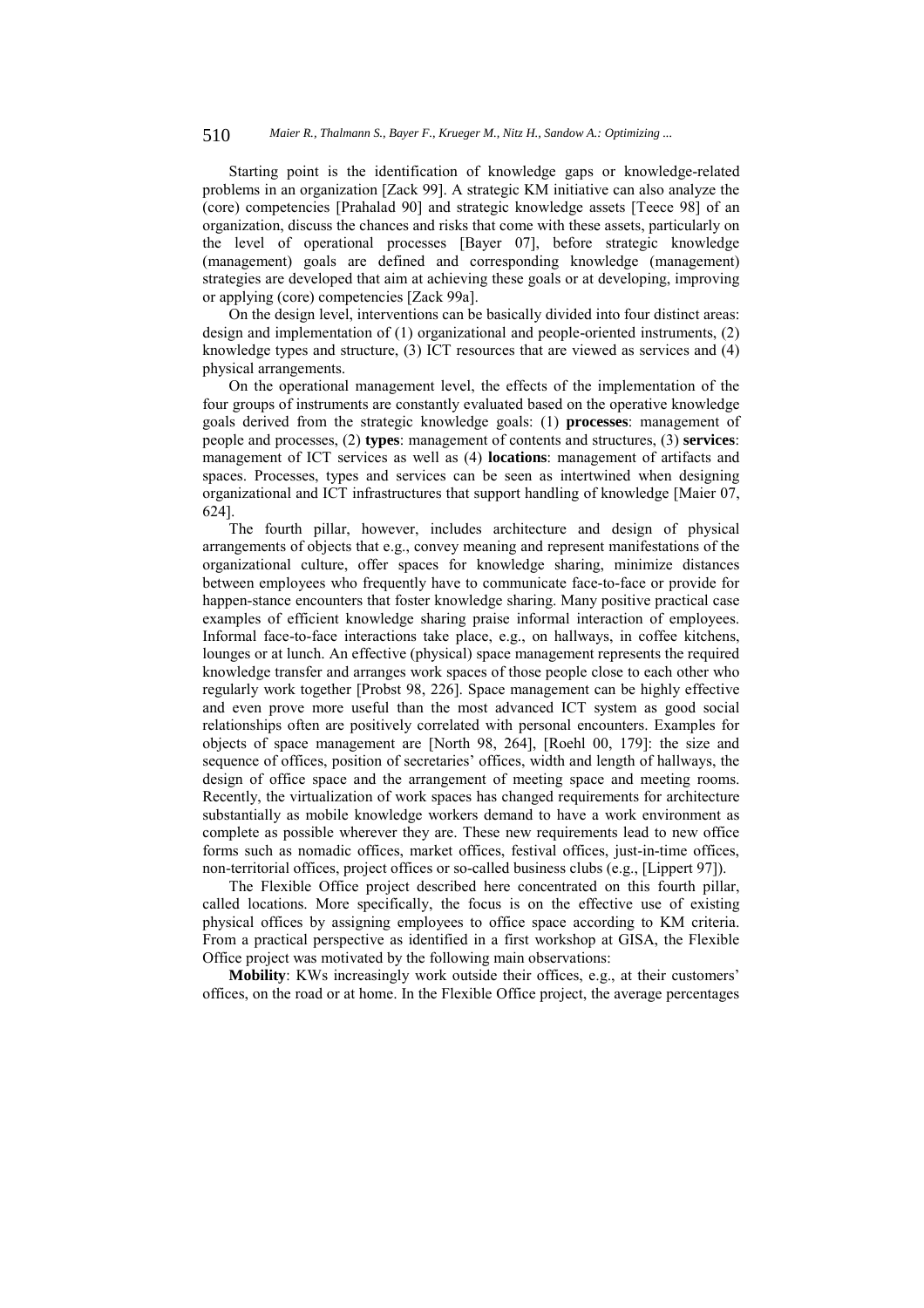of time spent outside the company were determined for all organizational units. It turned out that in one unit, KWs spent on average almost 30% of their working time outside the company with a minimum of 14% and a maximum of 55%. If one additionally considers the time spent in meeting rooms or offices of colleagues, these quotas are substantially higher. This organizational unit was therefore chosen for the pilot study of the Flexible Office project. Economically, the high portion of time spent outside the company leads to many empty offices and thus to inefficiencies in usage of office space. More efficient use of office space could allow for growth without the need to rent additional office space. From a KM perspective, distribution of KWs over a number of offices inside and outside the company leads to inefficiencies in communication and knowledge sharing.

**Project orientation**: Office structures at the company reflect the traditional organizational structure and thus are arranged according to the organizational units established in the business system. Typical for an IT company, projects play an important role and therefore they need to be carefully considered. GISA is characterized by a multitude of projects that span organizational units and employees working on a number of projects at the same time. Both, project managers and project team members suffer from the team being spread over a number of offices and would profit from the possibility to reserve a room for team members for a certain amount of time, e.g., for a project kick-off, for preparation of a milestone result or report, for finalizing a project or for documenting lessons learned.

**Knowledge management**: The increasing velocity, with which new products and services are created, in this case standard and individualized software products as well as consulting services, leads to an also increasing importance of knowledge [Bonora 93], [Grant 96], [vonKrogh 96]. This means that KWs improve their competencies, are engaged in learning activities and co-develop themes that span organizational units and project teams [Alvesson 04]. Flexible offices systematically take into account the themes which KWs develop that can hopefully be turned into successful projects in the future. As a consequence, work place learning, knowledge transfer between KWs working on the same theme as well as training of KWs new to the job or the theme might be improved with such a solution.

The three observations can be merged by the model of the hypertext organization developed by [Nonaka 94]. In this perspective, the well-known metaphor of a hypertext document is used to denote the synthesis of traditional hierarchical organizational structures with non-hierarchical, self-organizing structures in order to combine efficiency and stability of the hierarchy with dynamism and flexibility of cross-functional task forces. The hypertext organization consists of three layers:

- **business system layer:** performs business processes and routine operations typically organized in a traditional hierarchy,
- **project team layer:** comprises self-organizing project teams pursuing timeand resource-constrained goals,
- **knowledge base layer:** comprises knowledge resources, themes and competences embedded in people, procedures, documents and the organizational culture.

These three layers form a hyper-linked network. In this view, KWs are engaged in the business systems layer and handle topics as well as use competencies from the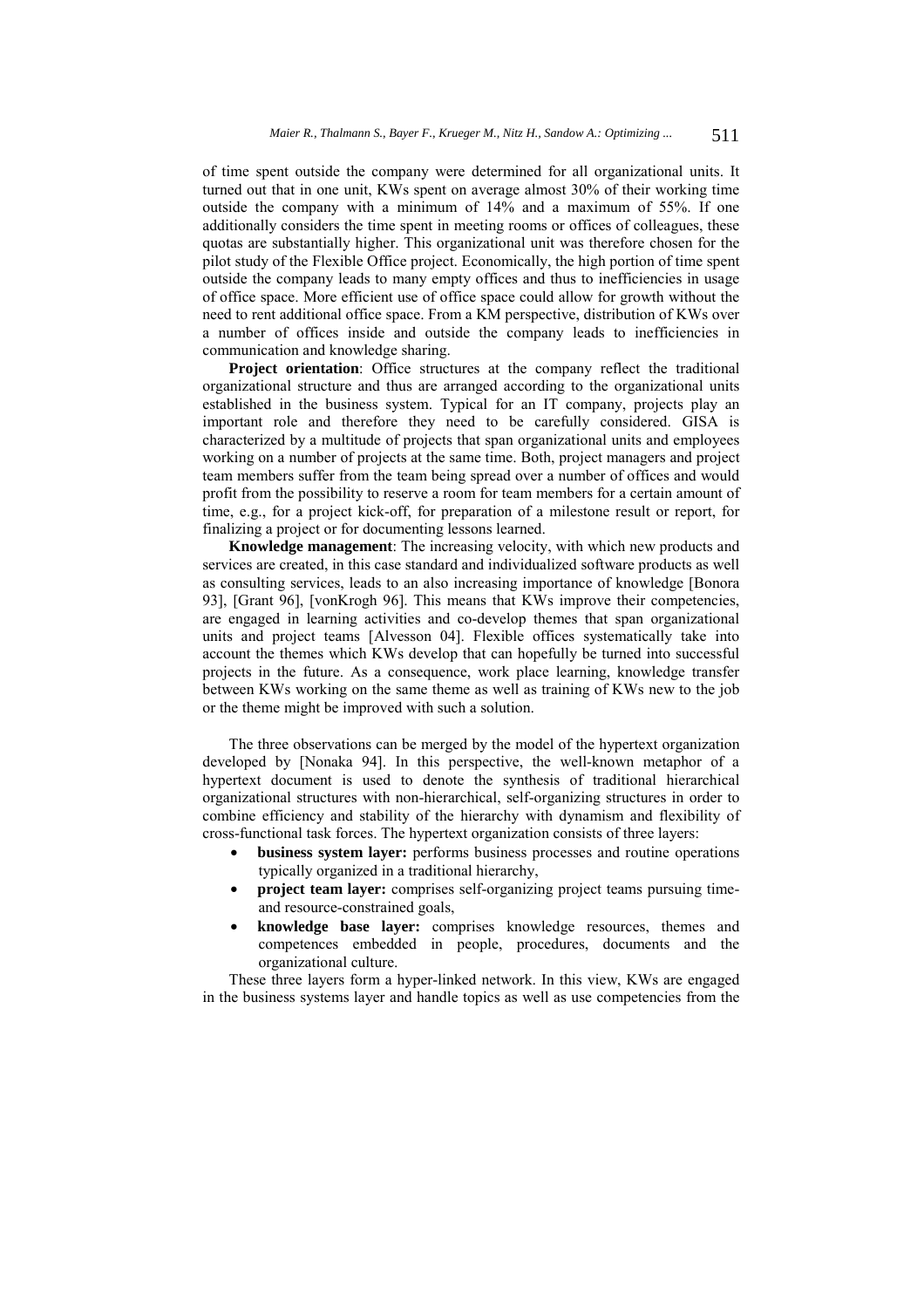knowledge base layer. Furthermore, nearly all KWs are engaged in projects. The close relationship between the project team and knowledge base layer is also supported by the work of [Schindler 03] who focuses on various methods to capture knowledge that is created in projects. Office space is typically assigned to KWs using only one of these dimensions, mostly the business system dimension. However, KWs are engaged in the three layers in parallel and shift their attention flexibly between these layers.

The analysis of current practice performed at the beginning of the project was structured along these three layers. Consequently, various documentations as floor plans and organizational charts were used to analyze the business system layer. The KWs are organized in three business units that are subdivided into seven units and spread over four floors in the company. The business units concern the main themes IT consulting, hosting of applications and a data processing centre. The first business unit, IT consulting, is of particular relevance, since this group of KWs is characterized by a comparably high degree of mobile work. Moreover, the company employs a comparably high number of external freelancers who work temporarily in projects and also have to be integrated into the structural organization for this time.

The analysis of the project team layer was predominantly supported by self reporting of time spent on various projects and in various locations, e.g., at office, at colleague's office, at meeting, at customer, performed by five employees and personal interviews to detail the self reporting. This data was collected in order to get an impression about the day to day project business. Consequently, the share of project work is 77% of the entire work time. The employees participate in between two and six projects concurrently with an average of app. four projects per employee. Moreover, the need for project communication, e.g., meetings, coordination, requires app. 19.4 hours per week and employee.

Concerning the knowledge base layer, GISA had already implemented a number of knowledge management measures. Although GISA had not implemented a systematic initiative for knowledge management, a number of fragmentary projects had been initiated that contributed to a better handling of knowledge, such as document management, skill management and employee portal. The analysis showed that the skill management initiative was promising for the assignment of office space, since this approach is based on a detailed taxonomy of skills. The top level of this taxonomy comprises e.g., consulting, product, programming and project management skills, whereas for each employee the corresponding skill levels are available. These levels range from beginner over experienced to expert knowledge. Moreover, the knowledge exchange and personnel development are important values at GISA. Concerning flexibility, the employee portal not only draws together a number of contents and services from heterogeneous systems, but also allows access to these from outside the company, an important prerequisite for true flexibility of office arrangements.

A list of business travels as well as self reporting and the interviews were used in order to identify which work places should be included in the pilot study and in order to determine the sharing ratio. The absence ratios of the selected business unit IT consulting are about 32%. Moreover, the employees state that they use their stationary work place only for 35% of the work time and spend about 28% of their work time in meeting rooms or offices of colleagues. Mobile work places are used in 5% of the work time.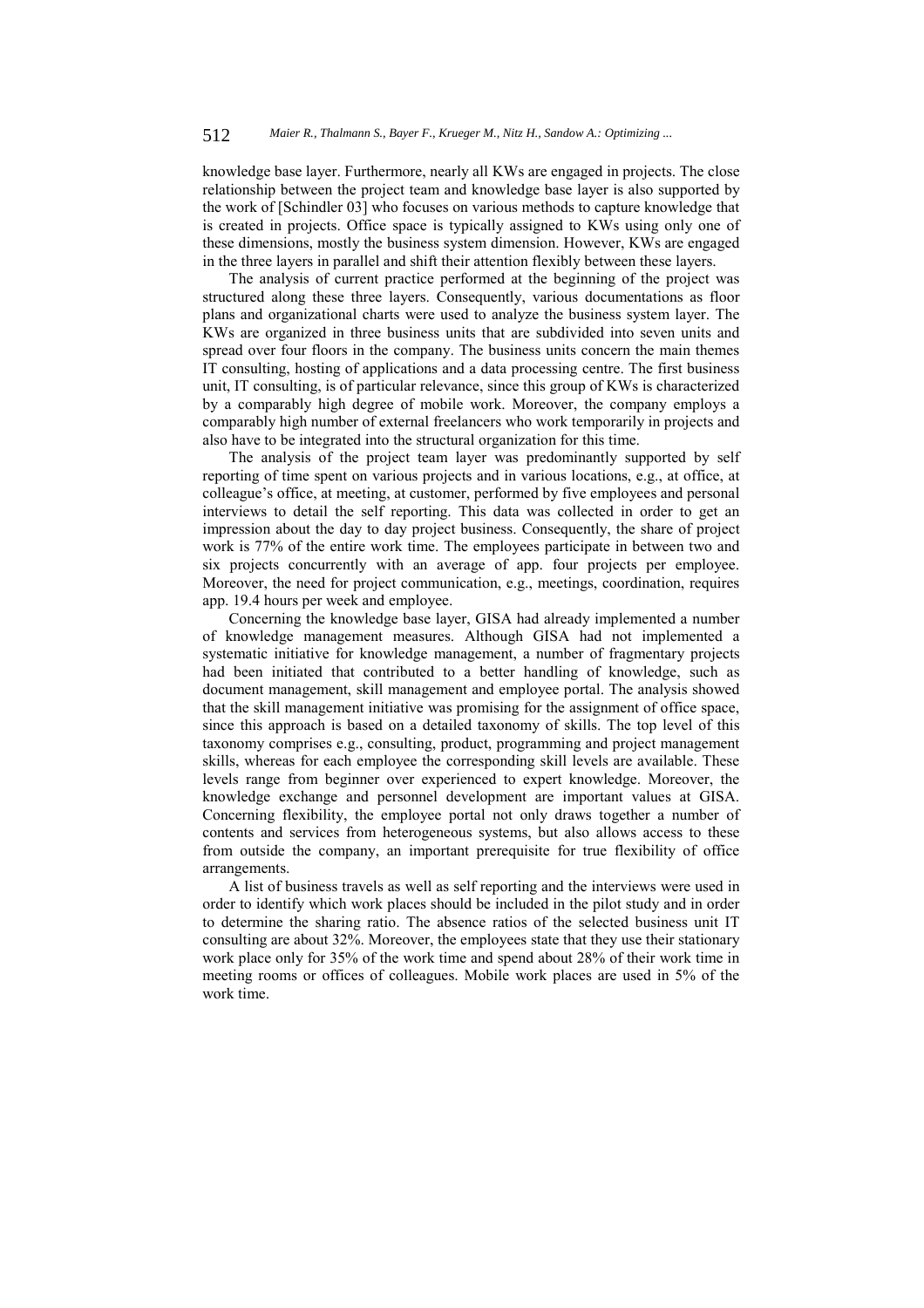The following figure summarizes the relationships between the three layers of the hypertext organization and also includes some main results of the analysis that was also guided by this structure.



*Figure 2: Hypertext organization (based on [Nonaka 94])* 

Based on this data and supported by the analysis of case studies of other companies that have flexible offices in place, e.g., Siemens, Accenture or Brose, the initial sharing ratio was set at 1.18 meaning that 28 work places were provided for 33 employees. This limitation of work places should assure an economic usage of office space and avoid vacancies. However, in addition to economic aspects, this approach focuses on increasing knowledge work productivity. In particular, a flexible assignment of office space should improve e.g., knowledge exchange and networking between employees as well as an effective integration of newly hired employees, which is especially of relevancy for a fast growing company like GISA.

All in all, the Flexible Office solution considers the three dimensions of the hypertext organization for the assignment of office space and thus for the provision of opportunities for interaction for KWs with the help of a set of optimization variables. Especially the data collected via self reporting and interviews with employees, project, team and business unit leaders supported the development of criteria that match with the requirements and characteristics of the company.

# **3 Flexible Office Concept**

The Flexible Office conceptual solution consists of a technical and an organizational component. *Organizational issues* concern selecting employees, designing office space, analyzing requirements concerning equipment, defining rules as well as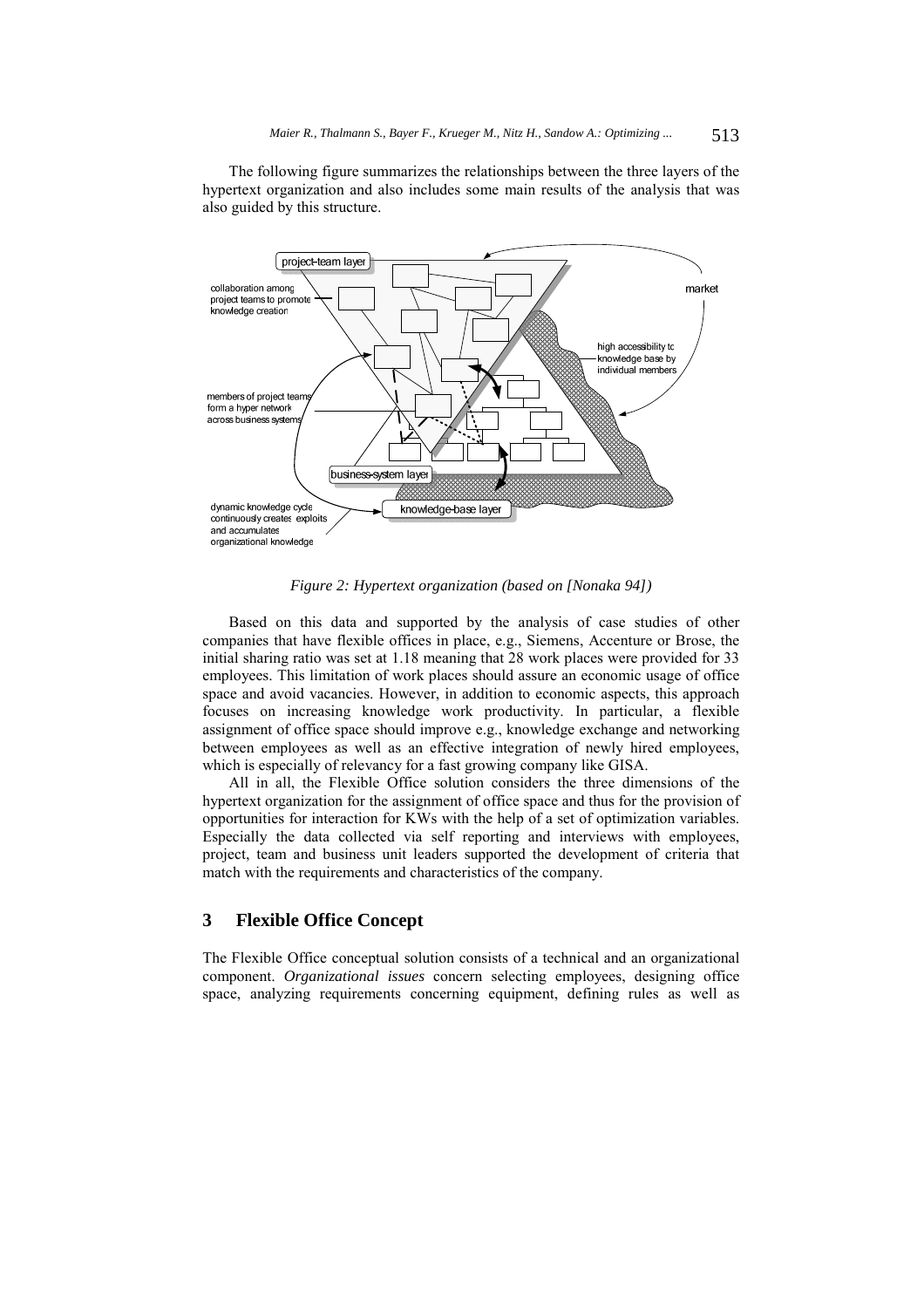assigning roles. The selection of employees who participate in the Flexible Office solution and thus share their work places is limited by absence quotas and by factors such as sensitivity of the tasks, e.g., daily use of HR records. Also, willingness to participate had to be ensured. This was supported by several meetings communicating the benefits of the approach and identifying prejudices, fears and expected barriers. A pilot group consisting of KWs, project managers and external consultants was set up to test a flexible arrangement of work places. This group also specified the requirements concerning office space, equipment, organizational rules and roles.

The required office space was selected and designed according to the preferences of the pilot group. This included furniture and specific office equipment, e.g., beamers and whiteboards, supporting communicative tasks. Concerning technical equipment, Flexible Office members were set up with mobile phones, blackberries, UMTS network access for laptops as well as a remote access solution and a virtual private network for home office or customer office access to company servers.

Moreover, organizational rules were defined that specify for example the timeframe and deadline in which rooms or single work places can be booked, mechanisms for escalation of urgent bookings or conflicts between projects, requirements concerning distribution of mail and organization of central project repositories. Additionally, a clean desk policy was established demanding that no personal items are left on the work place in order to ensure unhindered usage by several employees. In order to ensure compliance to the rules, a separate role "Flexible Office manager" was introduced to resolve minor questions and problems, forward problems and escalate conflicts and claims of the participating employees.

The *technical component* is a hotelling software that considers the three main areas of requirements mobility, project orientation and knowledge management described in section 2. Differentials to standard hotelling software are that assignments of work places consider KM-oriented criteria such as project and theme overlappings between KWs, their preferences and reservations by project managers. These criteria supposedly lead to improved communication and coordination in projects, decreased search time, improved knowledge transfer, work place learning and improved handover of projects between project teams and organizational units responsible for operation and maintenance of the resulting application systems. The hotelling solution was integrated into the B2E (Business to Employee) information infrastructure in the form of an employee self service portal. The software solution consisted of

- user interface for project managers to reserve office space for their projects,
- user interface for KWs to submit their preferences, to apply for home office days and for those work spaces that have not been assigned automatically,
- the core optimization component for the assignment of rooms,
- output components for visualizing the solution in the B2E portal and for notifying KWs per email about the booked rooms.

In the following, the core optimization component is described in some detail. The booking process determines the optimal assignment of work spaces according to the predefined criteria for one work week. Reservations and preferences have to be submitted until Thursday evening in the week preceding the booking week. The results are forwarded to KWs on Friday noon.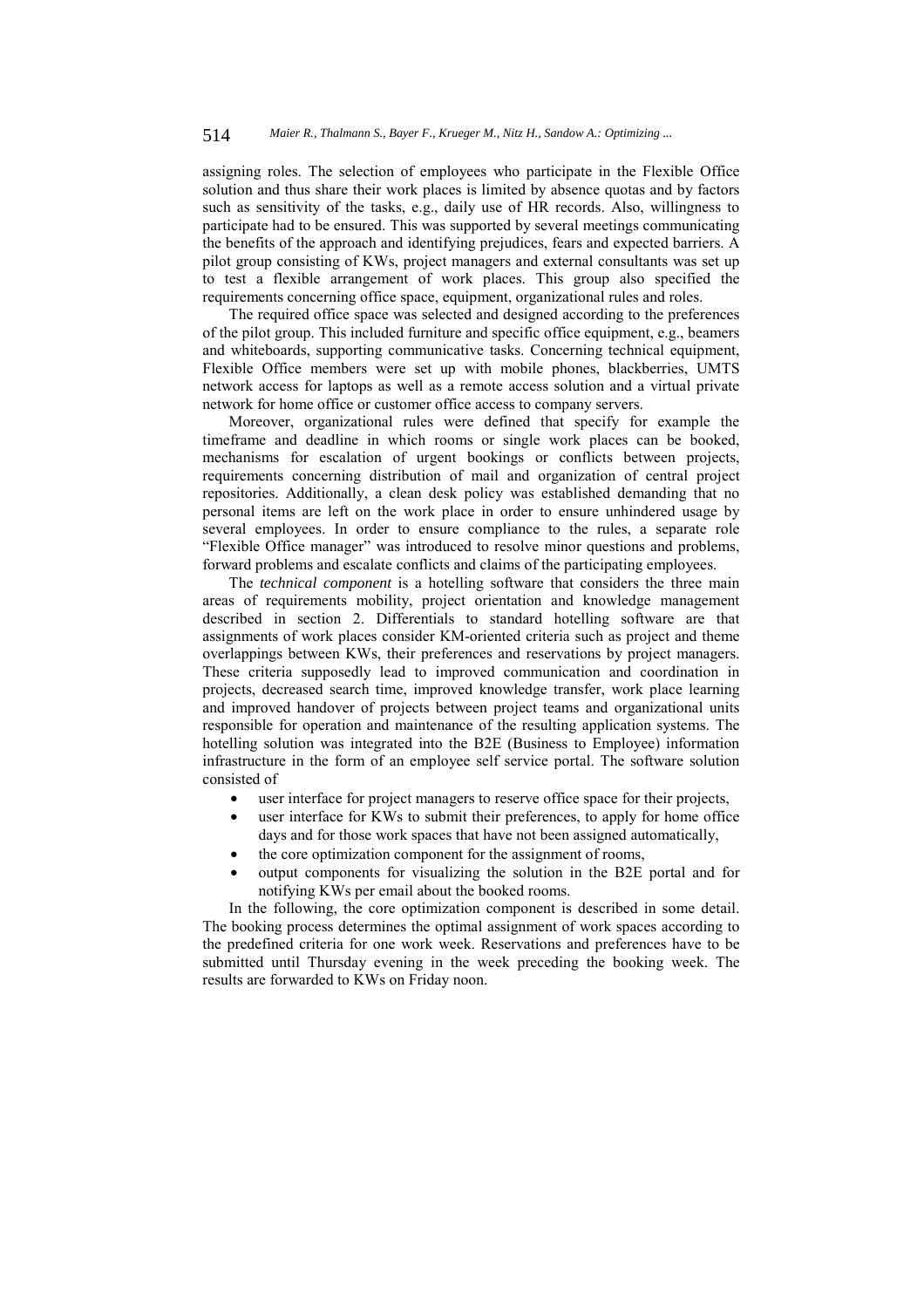Criteria have been quantified and the optimization problem has been formalized with the help of standard operations research methods. The utility function (score) that is optimized consists of a number of weighted factors (described below).

### *Factors regarding the project team layer*

*Reservations by project managers*: project managers can reserve a room for one or more KWs of a certain project. In case of two competing reservations, the demanded room will be assigned to the project with the higher priority. Due to hierarchical legitimation, reservations by project managers are treated separately as a kind of "K.O."-criterion.

*Attractive rooms for important projects*: rooms are valued according to the attractiveness estimated by KWs on a scale from one, i.e. very unattractive, to ten, i.e. very attractive. A project score consists of a project category reflecting the importance of the project and its customer as well as a time-variant score dependent on the state of activity of the project. These two parts give a project score between 1, i.e. less important project in standard mode, and 9, i.e. very important project in a "hot" phase. Multiplying both leads to results in which attractive rooms are assigned to important, currently highly active projects.

$$
po_{ab} = \alpha^* pa_{ab} + \beta^* pp_{ab}
$$
\n
$$
pa_{ab} = \left(\frac{\sum_{i\in P} pa_{ai} * pa_{bi}}{\sum_{i\in P} pa_{ai}} + \frac{\sum_{i\in P} pa_{ai} * pa_{bi}}{\sum_{i\in P} pa_{bi}}\right) / 2 \quad \text{for } \sum_{i\in P} pa_{ai} \neq 0 \text{ and } \sum_{i\in P} pa_{bi} \neq 0
$$
\n
$$
pao_{ab} = 0 \quad \text{otherwise}
$$
\n
$$
ppo_{ab} = \left(\frac{\sum_{i\in P} pp_{ai} * pa_{bi}}{\sum_{i\in P} pp_{ai}}\right) \text{for } \sum_{i\in T} ppa_{ai} \neq 0
$$
\n
$$
ppo_{ab} = 0 \quad \text{otherwise}
$$
\n
$$
pa_{ei}, pp_{ei} \in \{0,1\}, \forall i \in P; \forall e \in E
$$
\n
$$
pao_{ei}, ppo_{ei} \in [0,1], \forall i \in P; \forall e \in E
$$
\n
$$
\alpha = 1 - \beta \quad 0 \le \alpha \le 1, \quad 0 \le \beta \le 1
$$

### *Formula 1: Project overlappings*

*Project overlappings*: this criterion values the relationships between KWs with respect to their work in projects. Goal is to assign those KWs to the same room who are members of the same projects in as many cases as possible. In Formula 1, project overlappings *poab* between two KWs *a* and *b* are calculated as the weighted sum of joint project assignments *paoab* and project preferences *ppoab*. Project assignment overlappings  $p a o_{ab}$  are calculated as follows:  $p a_{ai}$  is the project assignment of KW *a* to project *i* as Boolean expression. The term in the numerator counts every project overlapping between *a* and *b*, i.e. if *a* and *b* are assigned to project *i,* the term value is 1, otherwise it is 0. In the denominator, the number of assignments of KWs *a* and *b*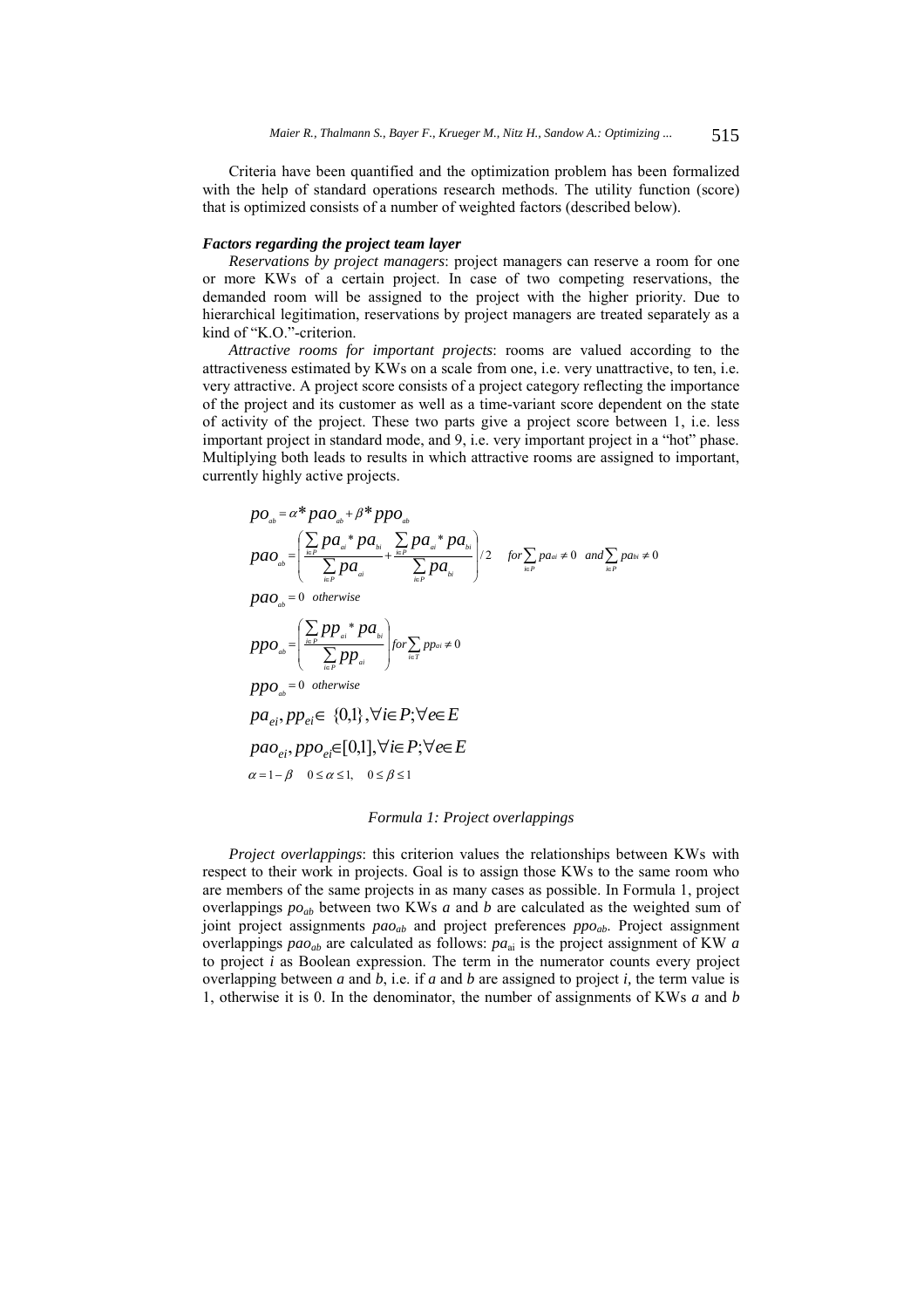are separately counted. Then, the average of both ratios is calculated. The value 0 is assigned to the term *pao* in case either one of the KWs *a* or *b* is not assigned to any project. Also, KWs can submit a project preference *ppai* stating that KW *a* prefers to work on project *i* mostly in the booked time frame. This means that these overlappings are considered twice with respect to the preferred project of KW *a*. The value 0 is assigned to the term *ppo* in case there are no preferences. Due to *pao* and *ppo* being defined in the interval [0;1] as well as  $\alpha = I - \beta$ , the resulting term *po* is also defined in the interval [0;1].

$$
to_{ab} = \alpha^* \tan_{ab} + \beta^* \text{tpo}_{ab}
$$
  
\n
$$
tao_{ab} = \left(\sum_{i \in T} t o_{ab} \right) \text{ for } \sum_{i \in T} t a_{ai} \neq 0
$$
  
\n
$$
tao_{ab} = 0 \text{ otherwise}
$$
  
\n
$$
to_{ab} = 1 \text{ for } |SL_{ai} - SL_{bi}| \leq \varepsilon, i \in T; a, b \in E
$$
  
\n
$$
to_{ab} = 0 \text{ otherwise}
$$
  
\n
$$
tpo_{ab} = \left(\sum_{i \in T} tp o_{ab} \right) \text{ for } \sum_{i \in T} tp_{ai} \neq 0
$$
  
\n
$$
tpo_{ab} = 0 \text{ otherwise}
$$
  
\n
$$
tpo_{ab} = 1 \text{ for } tp_{ai} = 1 \text{ and } SL_{bi} \geq SL_{ai}, i \in T; a, b \in E
$$
  
\n
$$
tpo_{ab} = 0 \text{ otherwise}
$$
  
\n
$$
tao_{bi}, to_{abi}, tp_{ei} \in \{0,1\}, \forall i \in T; \forall a, b, e \in E
$$
  
\n
$$
tao_{ei}, tpo_{ei} \in [0,1], \forall i \in T; \forall e \in E
$$
  
\n
$$
\alpha = 1 - \beta \quad 0 \leq \alpha \leq 1, \quad 0 \leq \beta \leq 1
$$

*Formula 2: Theme overlappings* 

### *Factors regarding the knowledge base layer:*

*Theme overlappings:* similar to project overlappings, theme overlappings consider the relationship between two KWs according to the themes that they work on. The assumption behind this is that KWs working on similar themes who also have a similar level of skills concerning these themes should be assigned to the same room in order to improve knowledge sharing. Theme overlappings too are calculated according to the first expression in Formula 2, i.e. they are the weighted sum of theme assignment overlappings *tao* and theme preference overlappings *tpo*. As for *tao*, theme assignment  $ta_{ai}$  is a Boolean expression and is 0 if KW  $a$  is not assigned to theme *i* and is 1 if a works on theme *i*. The formula only takes into account those theme overlappings  $to_{abi}$  for which skill levels  $SL_{ai}$  and  $SL_{bi}$  of KWs *a* and *b* with respect to theme *i* do not exceed the threshold ε. Again, KWs can submit theme preferences *tpai* which in this case means that KW *a* would like to sit in a room with a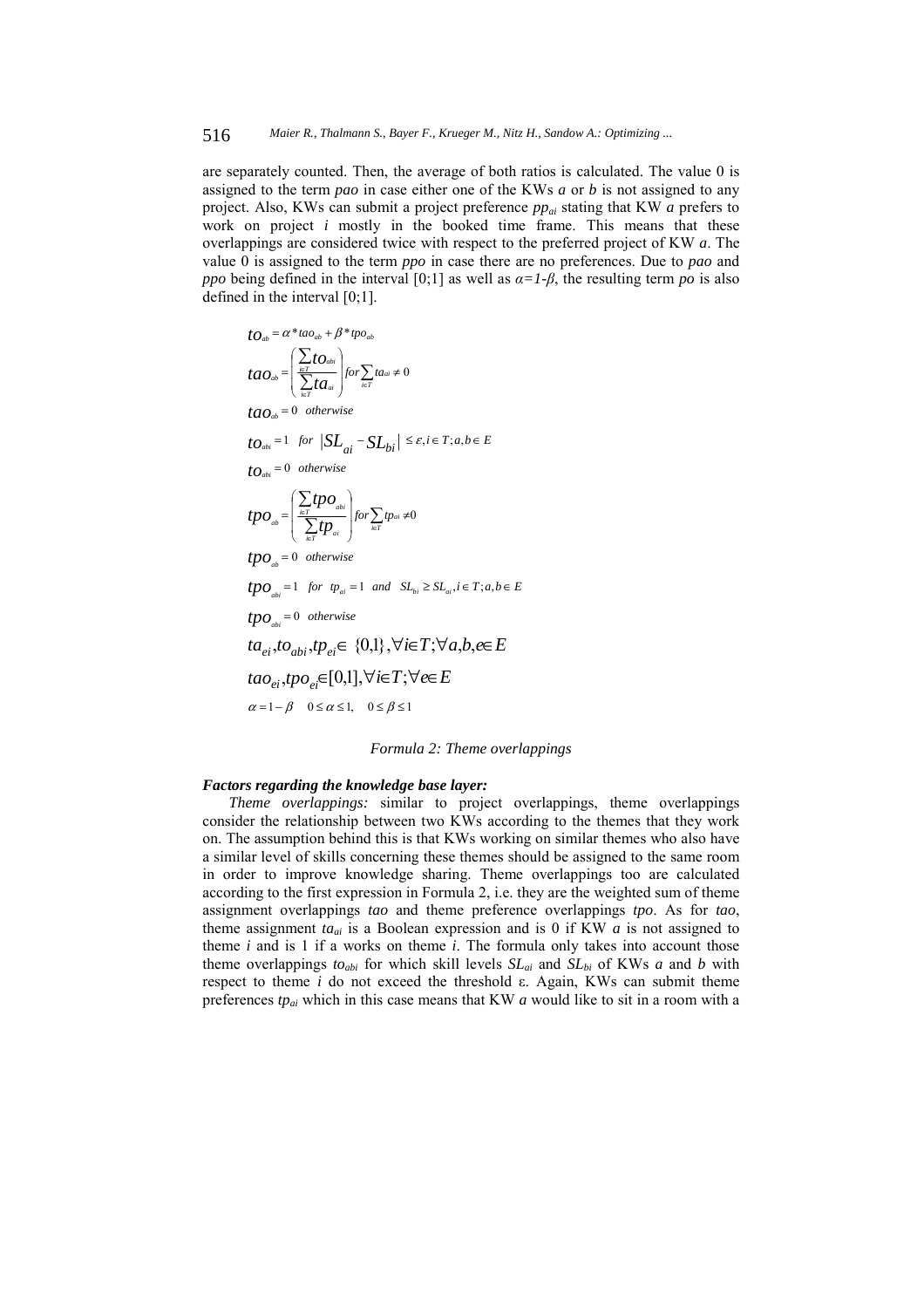person that has the same or a higher skill level with respect to the preferred theme *i*. In this case, theme preference overlappings *tpo* are calculated according to the second expression in Formula 2. This additionally considers overlappings of preferred themes for which KW *b* has a skill level at least as high as KW *a*. The value 0 is assigned to the term to in case KW *a* is not assigned to any theme. Due to *tao* and *tpo* being defined in the interval [0;1] as well as  $\alpha = I - \beta$ , the resulting term to is also defined in the interval [0;1] and is higher with increasing congruence of theme assignments between KWs *a* and *b* reflecting the assumption that the better the congruence of context between KWs, reflected in similar theme assignments, the easier it is to transfer knowledge between them.

### *Factors regarding the business system layer*

*Work group overlappings:* KWs can submit a preference for a certain work group wgpo meaning they wish to work with members of this group. The score for work group overlappings wgo between KWs a and b is 1 if b is assigned to the work group wga preferred by a and is 0 otherwise (see Formula 3). As there can be at most one preference for a single work group, the resulting term wgo is defined as a Boolean variable.

 $wgpo_{ei}, wga_{ei} \in \{0,1\}, \forall i \in WG; \forall e \in E$  $wgo_{ab} = \sum_{i \in WG} wgpo_{ai} * wga_{bi}$ 

#### *Formula 3: Work group overlappings*

*Moving costs and room preferences:* the selected KWs have strong preferences for stability if changes are not too significant. This is why fictive moving costs mc have been introduced, so that small differences between criteria do not result in a large number of moves between offices without much effect on the utility function. Moving costs mc consists of a weighted sum of general moving costs mca and of moving cost to preferred rooms mcp. General moving costs mcaar are 0 if KW a is already assigned to room r, specified in raar, and 1 otherwise. Moving cost preferences mcpar consider a room preference rtpat that KW a has for room type t. KWs can submit a preference for a type of room, e.g., a single office, a room with specific equipment, e.g., a beamer. Room preferences rpar are then set to 1 for all rooms r that are of type t which is represented in the room type assignment rta that are preferred by KW a. If the new solution means a move into a room that the KW prefers, then there are no moving costs mcp calculated. If the KW has to move out of a preferred room, moving costs are higher than in the standard case of no specific preferences for rooms.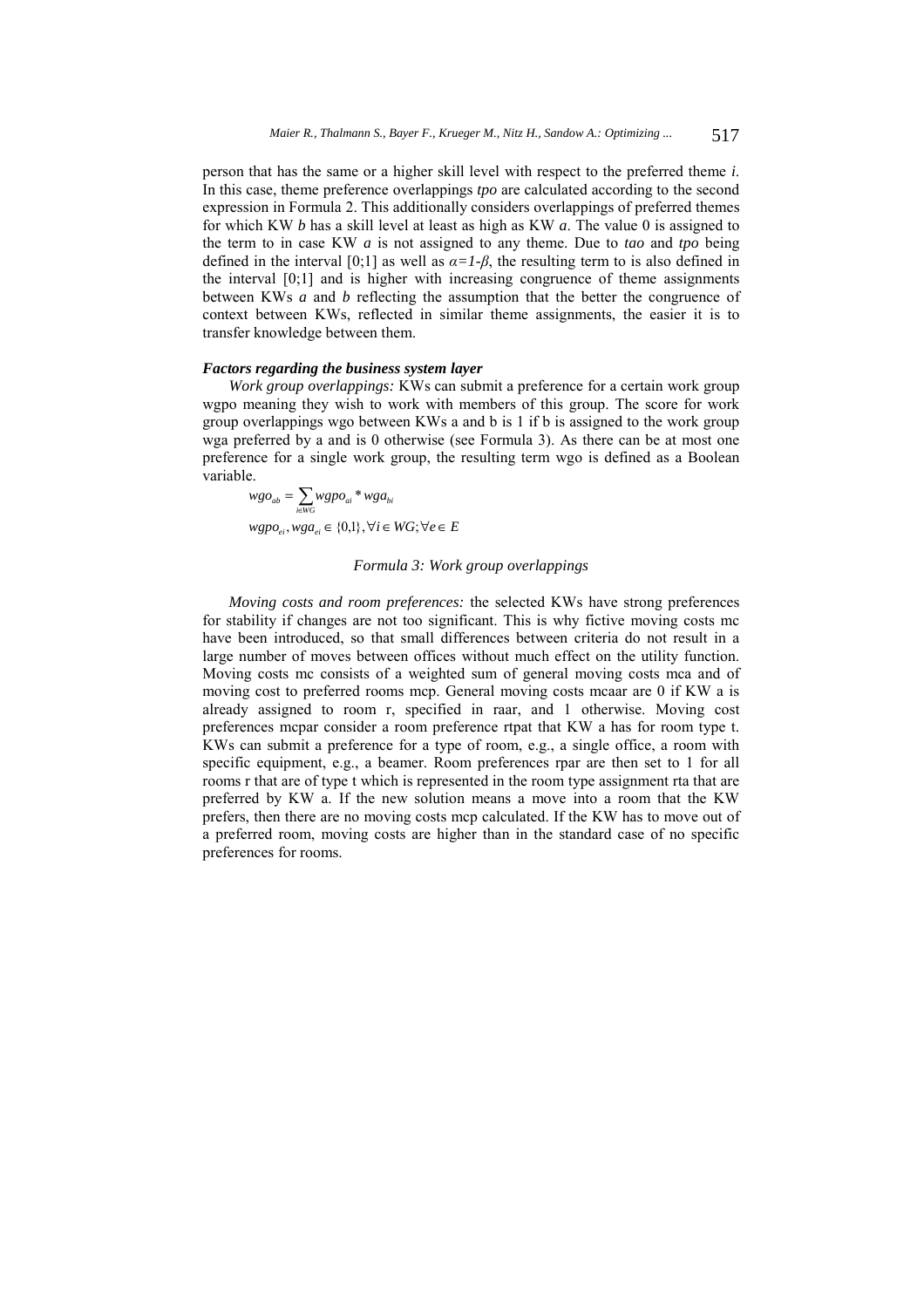```
mc_{er}, mca_{er}, mcp_{er}, rp_{er}, rta_{rt}, rtp_{et} \in \{0,1\}, \forall r \in R; \forall e \in E; \forall t \in RTrp_{ar} = rtp_{at} * rta_{rt}; \forall a \in E; r \in R; t \in RTmc p_{ar} = 1 otherwise
mcp_{ar} = 0 for rp_{ar} = 1mc a_{ar} = 1 otherwise
mc a_{ar} = 0 for ra_{ar} = 1mc_{ar} = \alpha * mc a_{ar} + \beta * mc p_{ar}
```
### *Formula 4: Moving costs*

The optimization problem is solved in two steps. In a first step, the utility function depicted in Formula 5 is maximized in order to get a quick solution that ensures the exclusiveness of reservations made by project managers. The linear mathematical problem can be solved with a high performance algorithm, like simplex algorithm. The indices *i* and *j* in the two summarizing functions determine the matrix holding the decision variable  $X_{ij}$  meaning that *x* KWs of project *j* are assigned to room *i*. The only criteria considered in the utility function are the weighted multiplication of room attractiveness *ra* and project score *ps*, from which weighted moving costs *mc* are subtracted. Thus, the utility function including constraints can be written as follows:

$$
U = \sum_{i \in R} \sum_{j \in P} \left( X_{ij} * (\alpha * ra_i * ps_j - \beta * mc_{ij}) \right) \to MAX
$$
  
\n
$$
X_{ij}, k, a_j, P, R \in N, \forall i, \forall j
$$
  
\n
$$
e_b \in \{0,1\}
$$
  
\n
$$
\alpha = 1 - \beta \quad 0 \le \alpha \le 1, \quad 0 \le \beta \le 1
$$
  
\n
$$
\sum_{i \in R} X_{ij} \le a_j, \forall i; \forall j \in P
$$
  
\n
$$
\sum_{j \in P} X_{ij} \le k_j, \forall j; \forall i \in R
$$
  
\n
$$
\sum_{a \in R} \sum_{b \in P} \sum_{c \in P} (X_{ab} * X_{ac} * e_b) = 0, \forall a; \forall b; \forall c
$$

### *Formula 5: Utility function for the first optimization problem*

Constraints are as follows: elements of the decision variable have to be positive integers, no more than the number of KWs that have been ordered by project managers *aj* are assigned to rooms, each room has a limited capacity *k* and cannot carry more than  $k_i$  KWs and projects requested as exclusive  $e_b$  by an project manager do not have to share rooms with other projects. The sum of the weighting factors *α* and  $\beta$  is 1 and they are floating point numbers between 0 and 1.

The second step considers all KWs and rooms that have not been exclusively assigned in the first step. The weights of the criteria have been refined in a dozen rounds according to the preferences of the KWs participating in the pilot study. The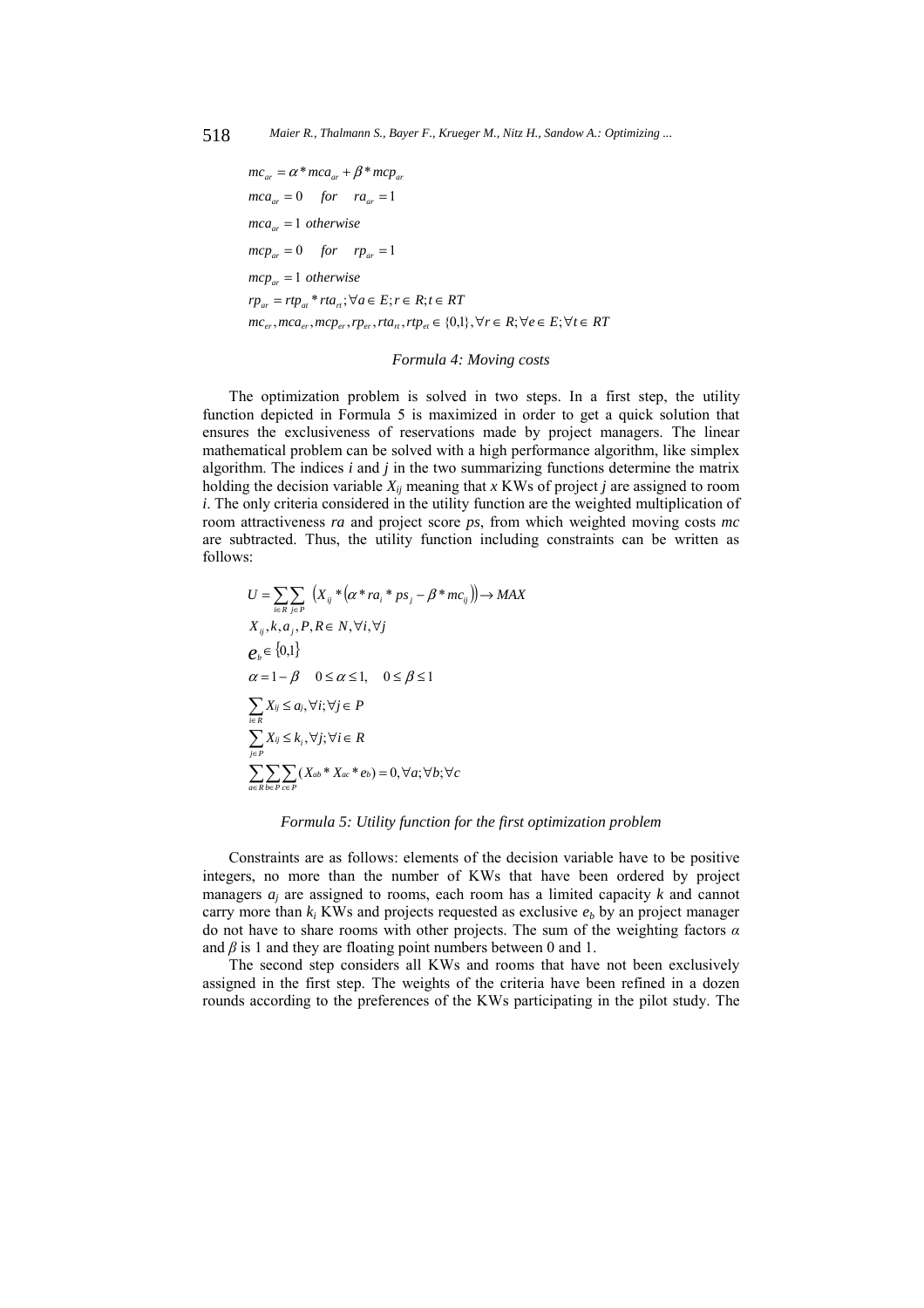much more complex quadratic mathematical problem can be solved, e.g. with a branch and bound algorithm. The utility function consists of two terms. The first term reflects a matrix of rooms and KWs and the decision variable represents the Boolean assignment of KW *j* to room *i* with 1 for assigned and 0 for not assigned. With this term, room attractiveness *ra* is maximized and moving costs *mc* are minimized. The second term reflects a three-dimensional matrix of rooms *r* and the relationships between KWs *a* and *b*. Thus, the decision variable is 1 if the corresponding two KWs are assigned to the respective room and 0 otherwise. The term reflects the weighted criteria project overlappings *po*, theme overlappings *to* and work group overlappings *wgo* which have been explained in Formulas 1-3. The utility function including constraints can be written as represented in Formula 6.

$$
U = \sum_{i \in R} \sum_{j \in P} \left( X_{ij} * (\alpha * ra_i * ps_j - \beta * mc_{ij}) \right) +
$$
  
\n
$$
\sum_{a \in R} \sum_{b \in E} \sum_{c \in E} \left( X_{ab} * X_{ac} * (\gamma * po_{ab} + \delta * to_{ab} + \varepsilon * wgo_{ab}) \right) \rightarrow MAX
$$
  
\n
$$
X_{ab} \cdot X_{ac} \cdot X_{ij} \in \{0,1\}, \forall a; \forall b; \forall c; \forall i; \forall j
$$
  
\n
$$
\alpha + \beta + \gamma + \delta + \varepsilon = 1
$$
  
\n
$$
0 \le \alpha \le 1, \quad 0 \le \beta \le 1, \quad 0 \le \gamma \le 1, \quad 0 \le \delta \le 1, \quad 0 \le \varepsilon \le 1
$$
  
\n
$$
\sum_{i \in R} X_{ij} \le 1, \forall i; \forall j \in E
$$
  
\n
$$
\sum_{j \in P} X_{ij} \le k_i, \forall j; \forall i \in R
$$

### *Formula 6: Utility function for the second optimization problem*

Constraints are as follows: elements of the decision variable have to be Boolean. The sum of the weighting factors has to be 1 and every factor has to be a floating point number between 0 and 1. Each KW is at most assigned to one room and the limited capacity of a room cannot be exceeded.

# **4 Realization and Experiences**

The Flexible Office project was carried out in two phases: (1) a feasibility study and a conceptual plan as well as (2) IT implementation and a pilot study to test the software. In a first step, the situation at GISA was studied in order to determine the sharing ratio, i.e. the number of KWs divided by the number of work places. The investigation included

- literature analysis of relevant case studies,
- analysis of documents, e.g., floor plans, organizational structure diagrams, project management handbook,
- reports on times of absence, e.g., travel, holiday and home office days,
- self-reporting in a more detailed way with five KWs compiling time allocated to projects and customers as well as time spent on the work place, in other offices, meeting rooms, customers' offices etc.,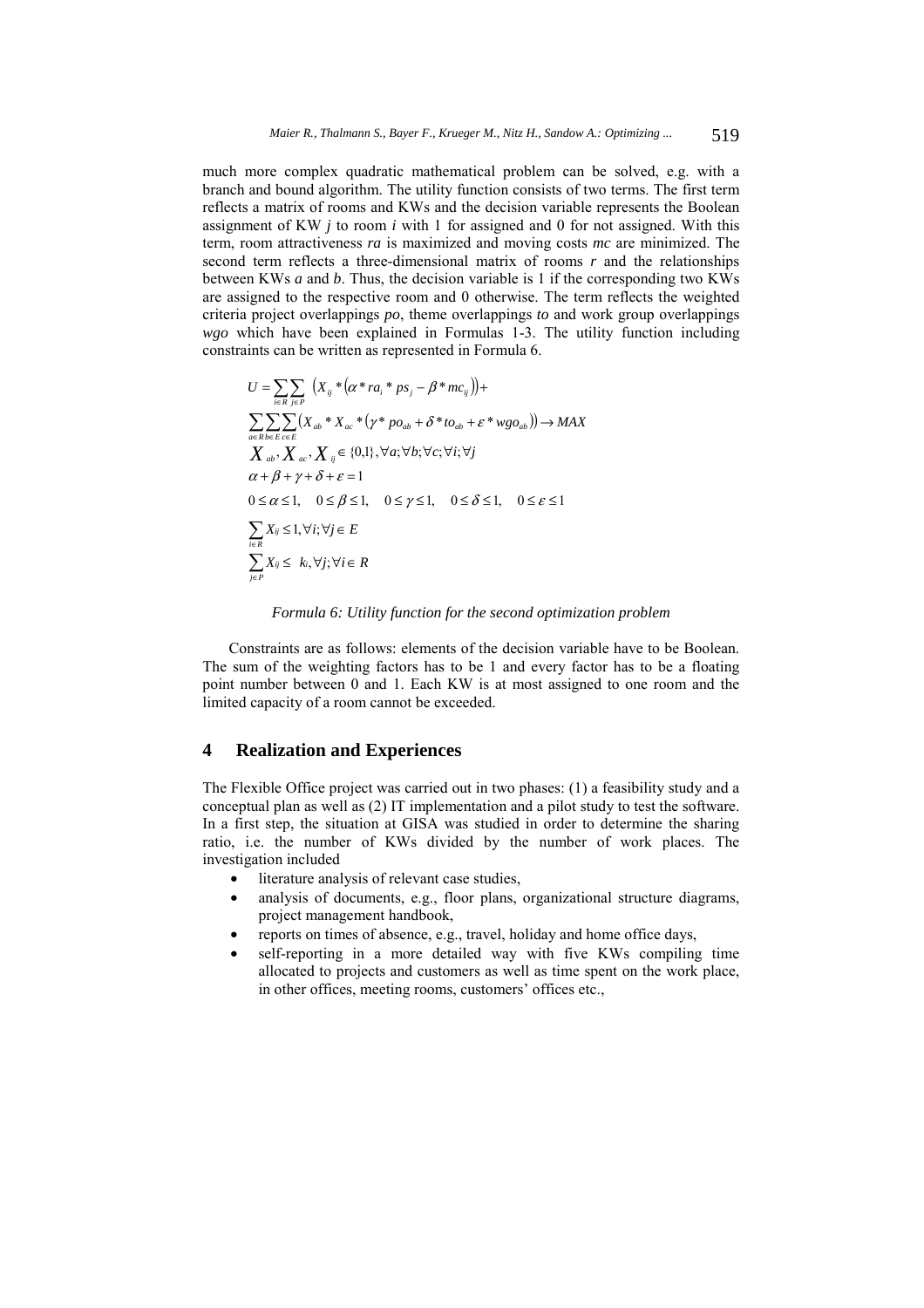### 520 *Maier R., Thalmann S., Bayer F., Krueger M., Nitz H., Sandow A.: Optimizing ...*

• personal interviews that helped to refine the information gathered above. The collected data was used to determine the organizational unit that would be the first to profit from Flexible Office (a unit with more than 80% of project work), the sharing ratio  $(1.2)^{[1]}$  as well as several rules, e.g., clean desk policy, or limitations for booking a single work place.

The conceptual plan was then realized as a prototype software solution in the second part of the Flexible Office project. Seven GISA projects, 33 team members and nine rooms were selected for the pilot study. These KWs took over ownership of the Flexible Office project and closely and actively participated in the effort to refine both, the organizational and the technical part of the solution.

The first four weeks in the pilot phase were used to calibrate the weights of  $\alpha$  and β in the first optimization problem. Thereby, the importance of β influencing the moving costs was increased over the time of calibration. It turned out that stability of room assignment during a timeframe of one week was one of the main criteria for acceptance of Flexible Office. Nevertheless,  $\alpha > \beta$  was set in order to ensure prioritization of projects. Furthermore, room attractiveness was assigned by team leaders at first, but had to be revised in order to find a greater consensus in the whole Flexible Office team.

The following eight weeks were primarily used to calibrate the other weights, the ratio between  $\alpha$  and  $\beta$  remained more or less stable over this time frame. The importance of project overlappings represented in *γ* was increased over time and finally had the greatest value followed by theme overlappings represented in  $\delta$ . The importance of workgroup overlappings represented in ε decreased over time and finally had the lowest value. While at the beginning of the pilot phase, the whole Flexible Office team had underlined the importance of work groups as compared particularly to themes, this opinion changed during the pilot phase. The reason for this might be that the employees targeted were primarily engaged in projects, while the membership in work groups was less important when working on projects. This might be changed if the solution is rolled out to include organizational units with a lower emphasis on project work. Summing up, the relative importance of the weighting factors can be described as follows:

# *γ > α > β > δ > ε*

Project overlappings are only considered if they exceed 0.6 because they are only thought to be relevant if there are sufficient and sufficiently important projects that KWs share. The weightings assigned to general project and theme assignments α were negotiated to be substantially lower than *β*, the weightings assigned to project and theme preference overlappings.

From an organizational perspective, success of introducing a flexible assignment of office space requires extensive communication of benefits and strong involvement of the participating employees. Especially identification of their prejudices and fears is important since a flexible assignment goes along with substantial change processes.

During the pilot study, all participating KWs were asked to fill out short online questionnaires and project managers were interviewed on a regular basis. Results of this study show a typical u-shaped curve concerning user satisfaction with the

l

<sup>[1]</sup> This was the most popular sharing ratio found in the literature. This is due to the consideration that it is not cost savings, but KM-related goals that are of primary interest here.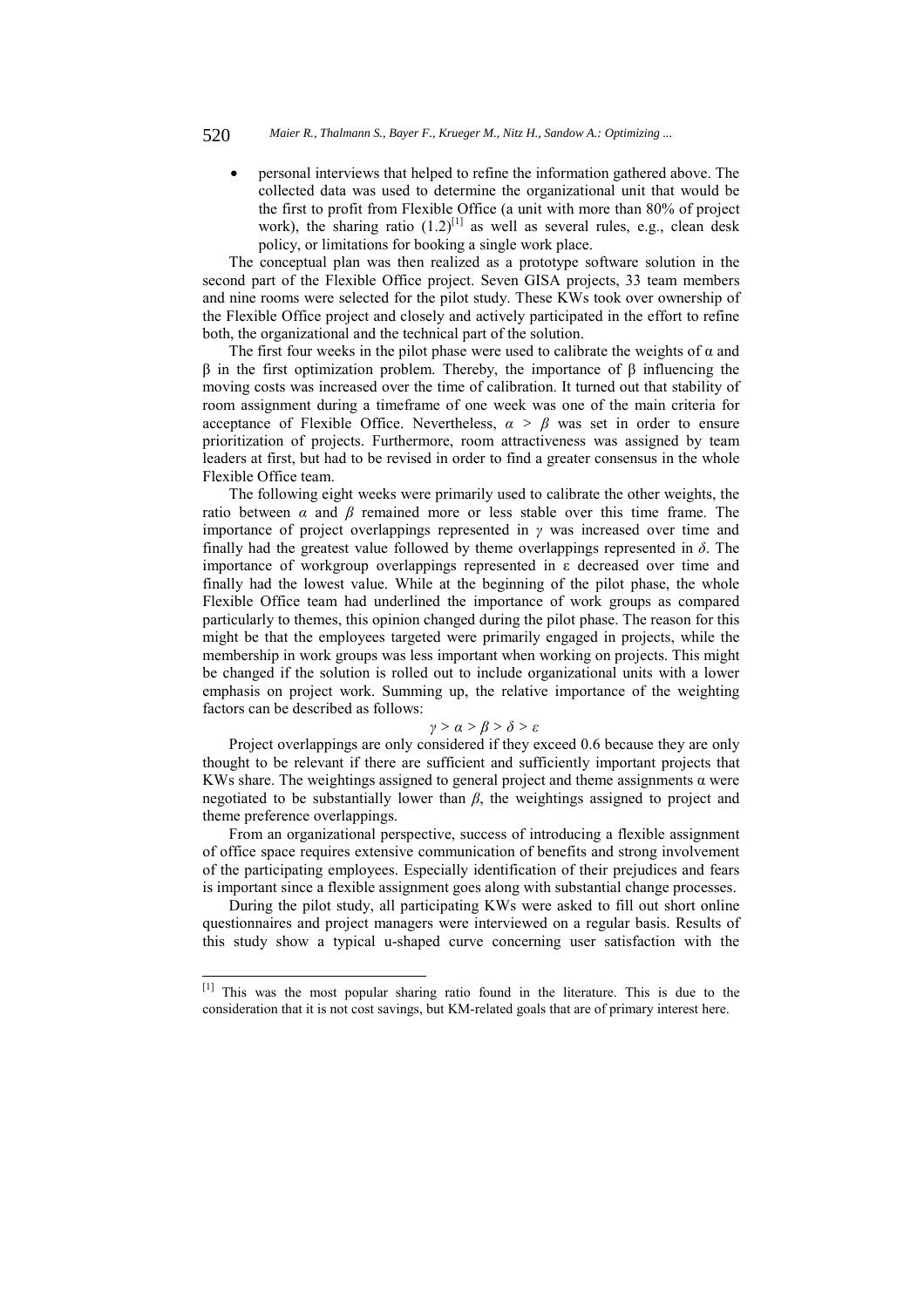solution. It started out with high hopes, then some problems with the prototype and also the criteria that had not yet been sufficiently refined led to a decline in satisfaction. However, in the last three weeks of the pilot study, the curves reflecting usability, improvements in communication, efficiency, learning and knowledge transfer all showed a positive tendency. In addition to the question about user satisfaction, seven statements had to be answered on a weekly basis over the project´s life. Agreement <sup>[2]</sup> refers to the average of all ( $n=33$ ) respondents (see Table 1).

Respondents estimated COMM (significance level: 0,0017), NET (0,0127) and KEX (0,0099) significantly higher than SEARCH on a significance level of  $\alpha \le 0.05$ . COMM (0,0497) was also estimated significantly higher than PWE. In addition, the main advantage identified by GISA employees was the support of project work. Consequently, reservations by project managers were the type of booking used most prevalently. Due to the optimized assignment of rooms and the possibility to cooperate with colleagues of other organizational units, information and knowledge exchange was supported significantly. Project managers especially mentioned their decreased efforts to communicate with members of their project team.

| statement                                                                | agreement |
|--------------------------------------------------------------------------|-----------|
| COMM: Flexible Office strongly improves communication between KWs.       | 0.66      |
| NET: Networking with other KWs is strongly improved.                     | 0.63      |
| KEX: Knowledge exchange with other KWs is strongly enhanced.             | 0.63      |
| LEARN: Learning at the work place is strongly improved.                  | 0.60      |
| TRAN: Transparency about competencies of other KWs is largely increased. | 0.59      |
| PWE: Personal work efficiency is strongly improved.                      | 0.59      |
| SEARCH: Time for searching is strongly reduced.                          | 0.55      |

## *Table 1: Empirical results on benefits of the Flexible Office solution*

The possibility to use rooms for non project-related, day-to-day-business was seldom used. According to GISA employees, this is due to the fact that there were too few members in the pilot study and consequently too few skills to choose from and cooperate with. Instead, employees preferred work places with their own work group. In order to profit from potential benefits of theme development, managerial systems need to take this dimension into account and define strategic knowledge assets requiring attention and thus providing legitimation or establish communities providing commitment for efforts spent on theme development.

According to project managers, organizational units with a focus on consulting and projects took more advantage of the pilot than their colleagues involved in application support and in-house services. Therefore, after a period of more than one year, the project is accepted much more by colleagues involved in project work. However, the solution is supposedly generally feasible for organizational units having a high degree of out of office work like the ones focusing customer projects or sales.

Currently, nearly 50% of assignments in the system are due to project bookings made by project managers and calculated by Formula 5. The other 50% of assignments represent bookings concerning individual preferences or overlappings

l

<sup>&</sup>lt;sup>[2]</sup> 1 = I fully agree  $-0 =$  I fully disagree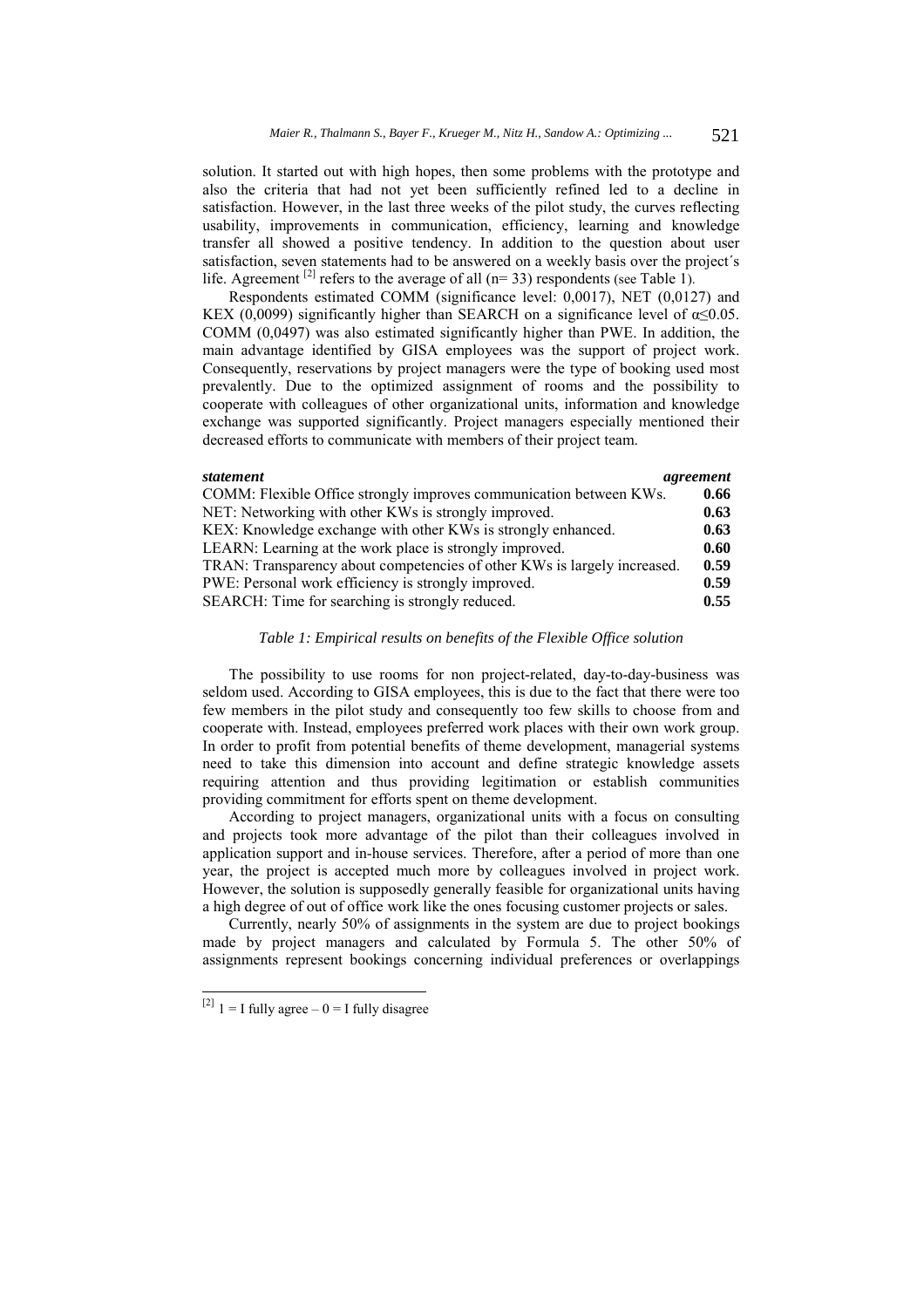and calculated by Formula 6. Of the latter assignments, the majority are automatically done by the system in case no other booking exists for the KW. In that case, theme and project overlappings are calculated automatically in order to find the best suited work place for the KW. In case the KW booked, preferences for a room type, workgroup, theme and/or project are considered additionally (see Formulas 1, 2 and 4). Furthermore, the opportunity for booking short-term work places not assigned in the calculation is generally accepted.

Besides the apparent advantages, there also remain some issues in need of further testing. Initially, there was a considerable amount of doubts at the side of KWs that they would lose efficiency if they could not personalize their work spaces and had to recreate their work environments every time they moved into a new office. This challenge was dealt with by providing mobile personal storage capacities as well as technical equipment that allowed for location-independent office work including home offices.

By extending Flexible Office after the pilot phase, the issue that projects or KWs need special equipment installed in rooms had to be considered. Therefore, the originally designed room types classified only by capacity were redefined and enriched by attributes considering special requirements. Thus, room types like, e.g., 6 person room with electronic whiteboard or 8 person rooms with a WLAN beamer can be booked.

Another serious concern of employees was that they would lose influence over the decision of where to be located to a mechanistic solution. This issue was dealt with by weekly feedback solicited from the KWs that was used to evolutionarily develop the set of preferences individual KWs could put forward so that they could keep influence on the decision. During the pilot study, there was a tendency to see the room as "the own" room if projects had the same room for a longer period. Consequently, KWs expected to get the exact room again. Also, when projects had to change offices more than twice a week, moving was seen as a great burden. By calibrating moving costs, currently KWs have to move approximately every two weeks. That average interval between movements is generally accepted and helps to build social relationships to improve knowledge exchange. Nevertheless, some people construct their bookings in such a way that chances to stay in the same office with the same people are increased.

However, on the one hand, some participants feared that a flexible office would mean losing their personal work space and their relationships with colleagues. On the other hand, more and more KWs not participating in the pilot study claimed their interest in Flexible Office. Longitudinal studies are required to see whether these personal opinions amount to measurable improvements in the dependent variables.

In the current release, the integration with the company's MS Exchange server, its MS Project server and the LDAP system is already realized. Thus, on the one hand the currency of the data considered in the utility functions is ensured and on the other hand the administrative expenses are minimized.

# **5 Conclusions and Outlook**

This paper presents the results of a joint research project on the deployment of a tangible KM instrument in the form of an optimization solution for the flexible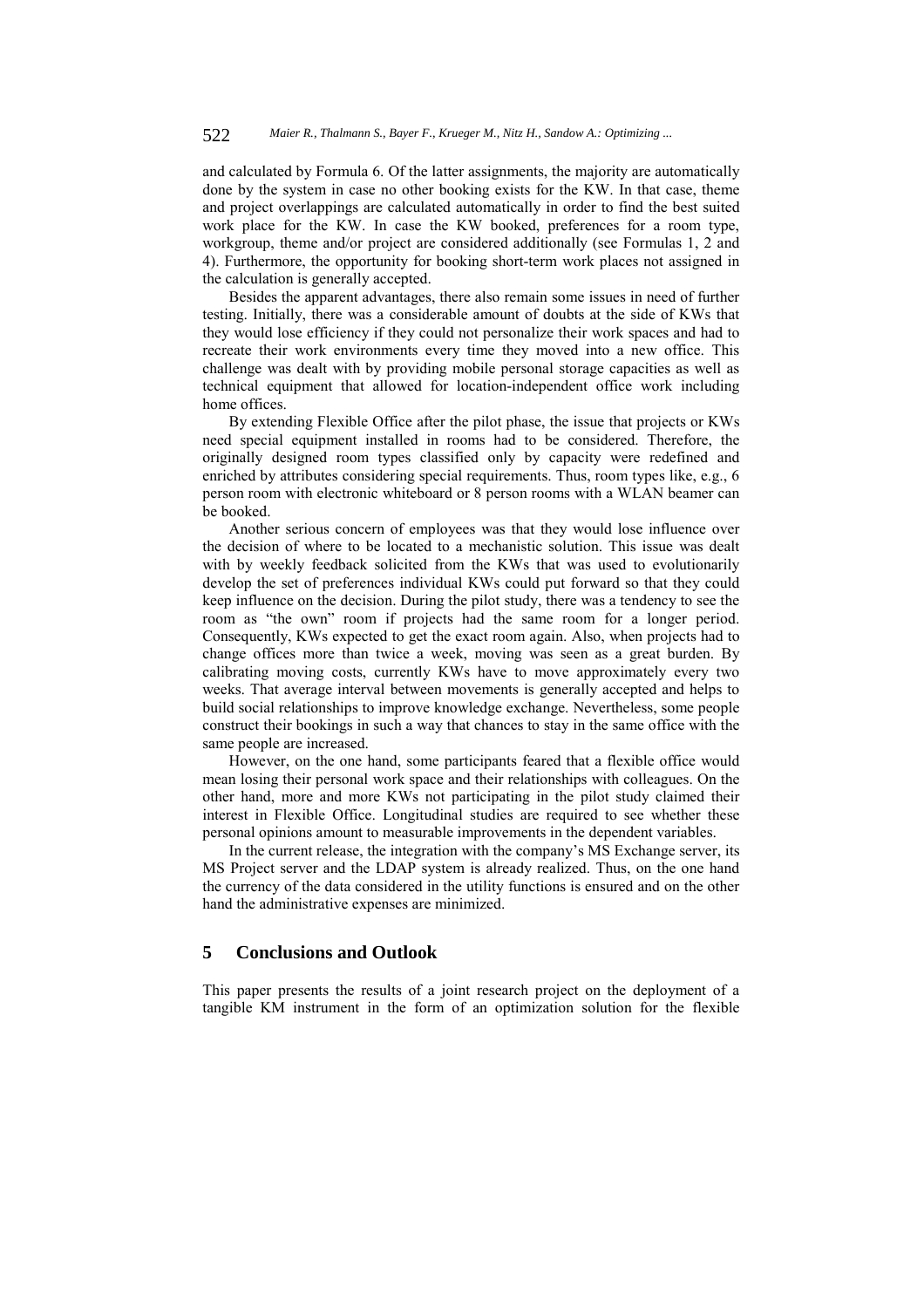assignment of office space using knowledge management criteria. The solution consists of organizational and technical instruments which were field tested in a pilot study. The main difference compared to established approaches, like office  $21^{[3]}$ focusing on organizational rules and equipment, is the mathematical formalization of factors relevant for KM and the subsequent optimization of office formation.

Surveys and interviews with affected employees show promising results concerning realization of the expected benefits, particularly for the integrative consideration of business system and project team layers whereas the knowledge base layer needs further investigation. Organizational requirements have led to the addition of three more factors, i.e. influence of room properties, team-centered rooms and a distinction between members of the pilot study and regular workers, which are currently tested.

In the future, several extensions for the Flexible Office booking solution are planned. Concerning the technical solution, the look and feel for the KWs will be further improved by implementing an AJAX-based interface facilitating graphical inputs. Concerning the administrative solution, an interface for accounting room costs to projects will be implemented. Furthermore, the implementation of administration tools is planned in order to manage the skill profiles. Finally, performance improvement of the program executing the optimization solution is necessary, because calculation time grows strongly by an increasing number n of Flexible Office members (complexity  $\theta \approx n^2$ ). The more significant organizational changes planned are to expand the project to include the company's other sites, to integrate work places of other organizational units and consequently improve knowledge sharing between them.

Main goal of this initiative was to improve productivity of knowledge work, specifically improving awareness about competencies readily available within the organization, co-development of knowledge, knowledge exchange within and across the boundaries of established organizational units, integration of newly recruited and work place learning. The results one year after going live with Flexible Office can be seen as a first success story. Initiatives to establish organizational and ICT infrastructures that are based on an intertwined design of knowledge types, processes and services therefore might profit from the additional consideration of space. The oftentimes quite vague approaches to implement knowledge management in organizations might be improved by formalizing knowledge management criteria in order to help evaluation and get evidence about improvements made.

# **References**

l

[Alvesson 04] Alvesson M.: Knowledge work and knowledge-intensive firms. Oxford, Oxford Univ. Press.

[Bayer 07] Bayer, F., Maier, R.: Governing Knowledge Risks - Design and Results of an Empirical Study. In: Tochtermann, K. et al. (eds.): Proceedings of I-KNOW'07.  $7<sup>th</sup>$ International Conference on Knowledge Management. TU Graz, Graz 2007, 200-208.

<sup>[3]</sup> http://www.office21.de/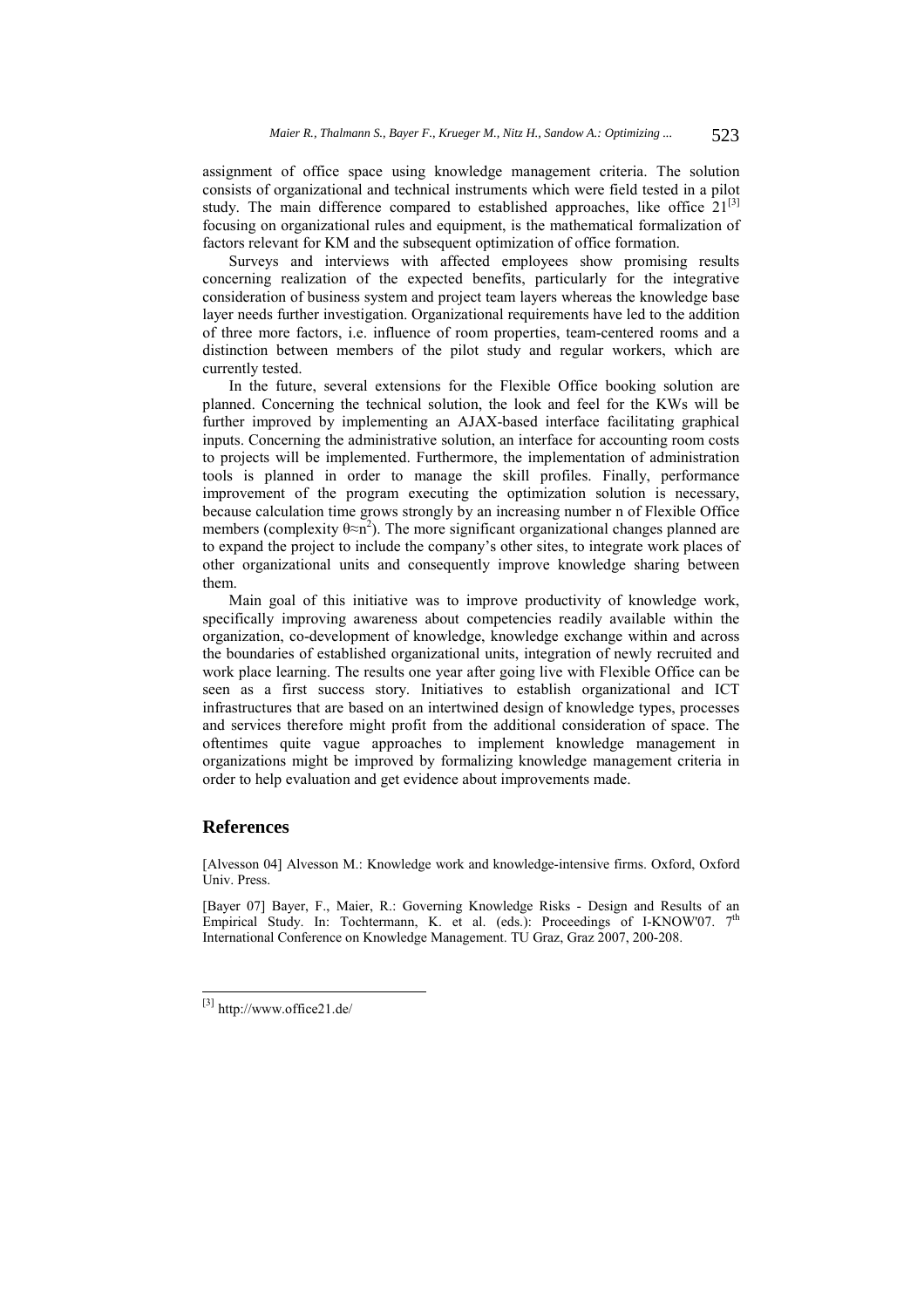[Bonora 93] E. A. Bonora, E.A., Revang, Ø.: A Framework for Analysing the Storage and Protection of Knowledge in Organizations - Strategic Implications and Structural Arrangements. In: Lorange, P., Chakravarthy, B., Roos, J.,Van de Ven, A. Implementing Strategic Processes. Oxford 1993: 190-213.

[Brown 91] Brown, J., Duguid, P.: Organizational Learning and Communities of Practice: Toward a unified view of working, learning, and innovation. in: Organizational Science 2(1) 1991: 40-57.

[Espinosa 02] Espinosa, J.A., Carley, K.M., Kraut, R.E., Lerch, F.J., Fussell, S.R.: The effect of task knowledge similarity and distribution on asynchronous team coordination and performance: Empirical evidence from decision teams. Paper presented at the Cognitive Research (CORE) Workshop, International Conference on Information Systems 2002, Barcelona, Spain.

[Grant 96] Grant R.M.: Prospering in Dynamically-competitive Environments: Organizational Capability as Knowledge Integration. In: Organization Sciences 7(4) 1996: 375-387.

[Lave 91] Lave J., Wenger E.: Situated learning: legitimate peripheral participation. Cambridge 1991, Cambridge University Press.

[Lippert 97] Lippert, W. (ed.): Future Office: Corporate Identity & Corporate Culture. Geist und Stil der Firma, Düsseldorf/Regensburg 1997.

[Maier 07] R. Maier, R.: Knowledge Management Systems. Information and Communication Technologies for Knowledge Management. 3rd edition, Berlin 2007

[Nonaka 94] Nonaka, I.: A Dynamic Theory of Organizational Knowledge Creation. In: Organization Science, 5 (1), 1994, 14-37.

[North 98] North K.: Wissensorientierte Unternehmensführung. Wertschöpfung durch Wissen, Wiesbaden 1998.

[Prahalad 90] Prahalad, C.K., Hamel, G.:The Core Competence of the Corporation. In: Harvard Business Review, 68 (5-6), 1990, 79-91.

[Probst 98] Probst, G.J., Raub, S.P.: Kompetenzorientiertes Wissensmanagement. In: zfo, 67 (3), 1998, 132-137.

[Roehl 00] Roehl, H.: Instrumente der Wissensorganisation – Perspektiven für eine differenzierende Interventionspraxis, Wiesbaden 2000.

[Sauermann 05] Sauermann, L.: The Semantic Desktop - a Basis for Personal Knowledge Management. In Proceedings of I-KNOW 2005. 5<sup>th</sup> International Conference on Knowledge Management, 294-301.

[Schindler 03] Schindler, M., Eppler, M. J.: Harvesting project knowledge: a review of project learning methods and success factors. In: International Journal of Project Management 21(3) 2003: 219-228

[Sveiby 87] Sveiby, K.-E., Lloyd, T.: Managing Knowhow, London 1987; based on: Sveiby, K.-E., Risling, A.: Kunskapsföretaget (in Swedish; the Know-How Organization), Malmö 1986

[Teece 98] Teece, D.J.: Capturing Value from Knowledge Assets: The New Economy, Markets for Know-How, and Intangible Assets. In: California Management Review, 40 (3), 1998, 55- 79.